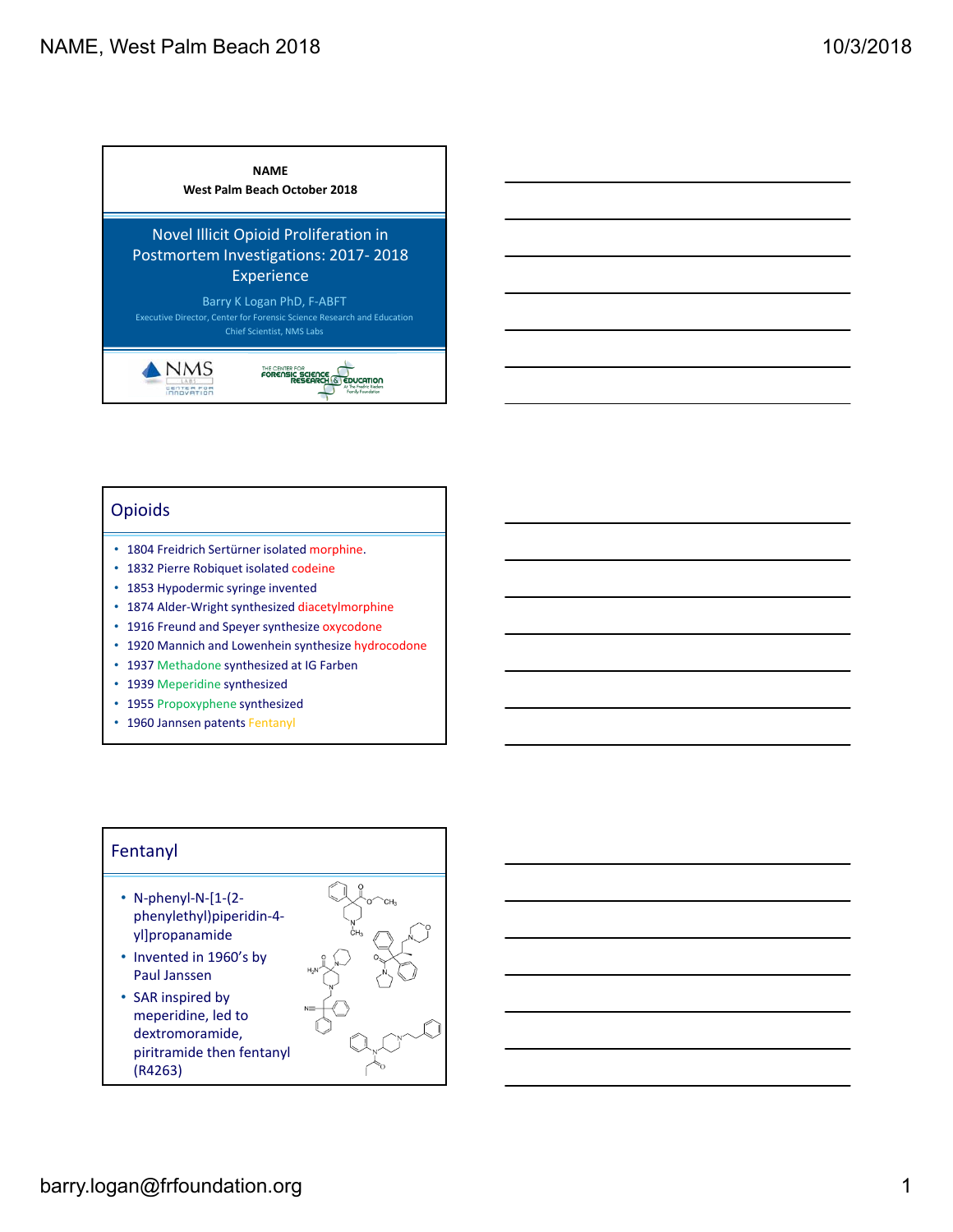







# barry.logan@frfoundation.org 2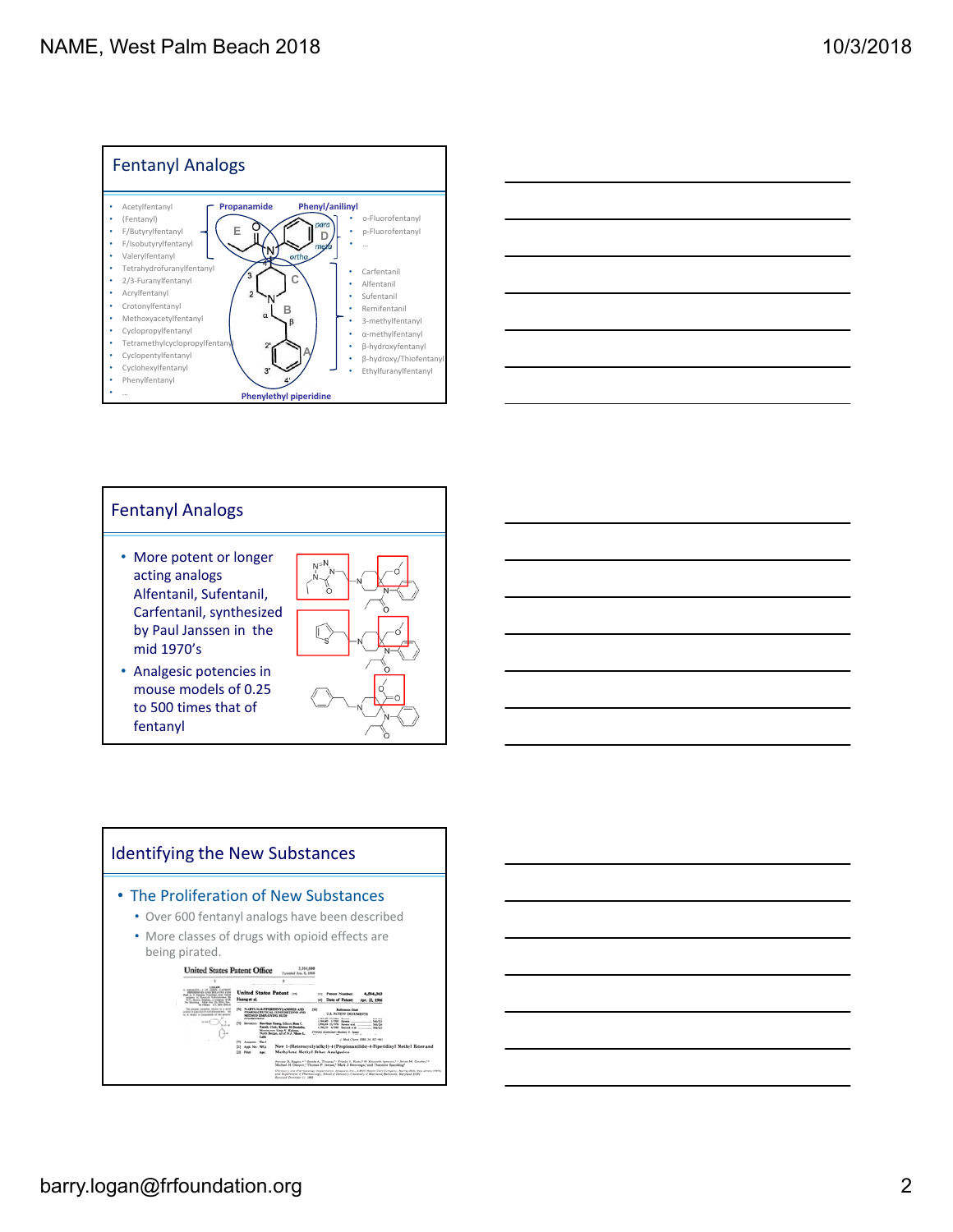



# Opioids Testing Menu 2018

| Opiates                                | Morphine, codeine                                                                                                                                                                                                                                                                                                                                                                                                                                                                                                                         |
|----------------------------------------|-------------------------------------------------------------------------------------------------------------------------------------------------------------------------------------------------------------------------------------------------------------------------------------------------------------------------------------------------------------------------------------------------------------------------------------------------------------------------------------------------------------------------------------------|
| Semi-synthetics                        | Heroin, oxycodone, oxymorphone, hydrocodone, hydromorphone                                                                                                                                                                                                                                                                                                                                                                                                                                                                                |
| Synthetics                             | (meperidine, propoxyphene) methadone                                                                                                                                                                                                                                                                                                                                                                                                                                                                                                      |
| Fentanyl derivatives<br>and precursors | Fentanyl, Remifentanil, Sufentanil, Carfentanil, Alfentanil,<br>Lofentanil, Ocfentanil, Acetylfentanyl, F/Butyrylfentanyl,<br>F/Isobutyrylfentanyl, Valerylfentanyl, Tetrahydrofuranylfentanyl,<br>2/3-Furanylfentanyl, Acrylfentanyl, Crotonylfentanyl,<br>Methoxyacetylfentanyl, Cyclopropylfentanyl,<br>Tetramethylcyclopropylfentanyl, Cyclopentylfentanyl,<br>Cyclohexylfentanyl, 3-methylfentanyl, α-methylfentanyl, β-<br>hydroxyfentanyl, B-hydroxy/Thiofentanyl,<br>Ethylfuranylfentanyl, Fluorofentanyl, 4-ANPP, Benzylfentanyl |
| Cyclohexyl-N-<br>methylbenzamides      | U-47700, U-49900, U-48800, isopropyl-U-47700, 3,4-<br>methylenedioxy-U47700                                                                                                                                                                                                                                                                                                                                                                                                                                                               |
| Arylcyclohexylamines                   | Tramadol, Tapentadol, Bromadol                                                                                                                                                                                                                                                                                                                                                                                                                                                                                                            |





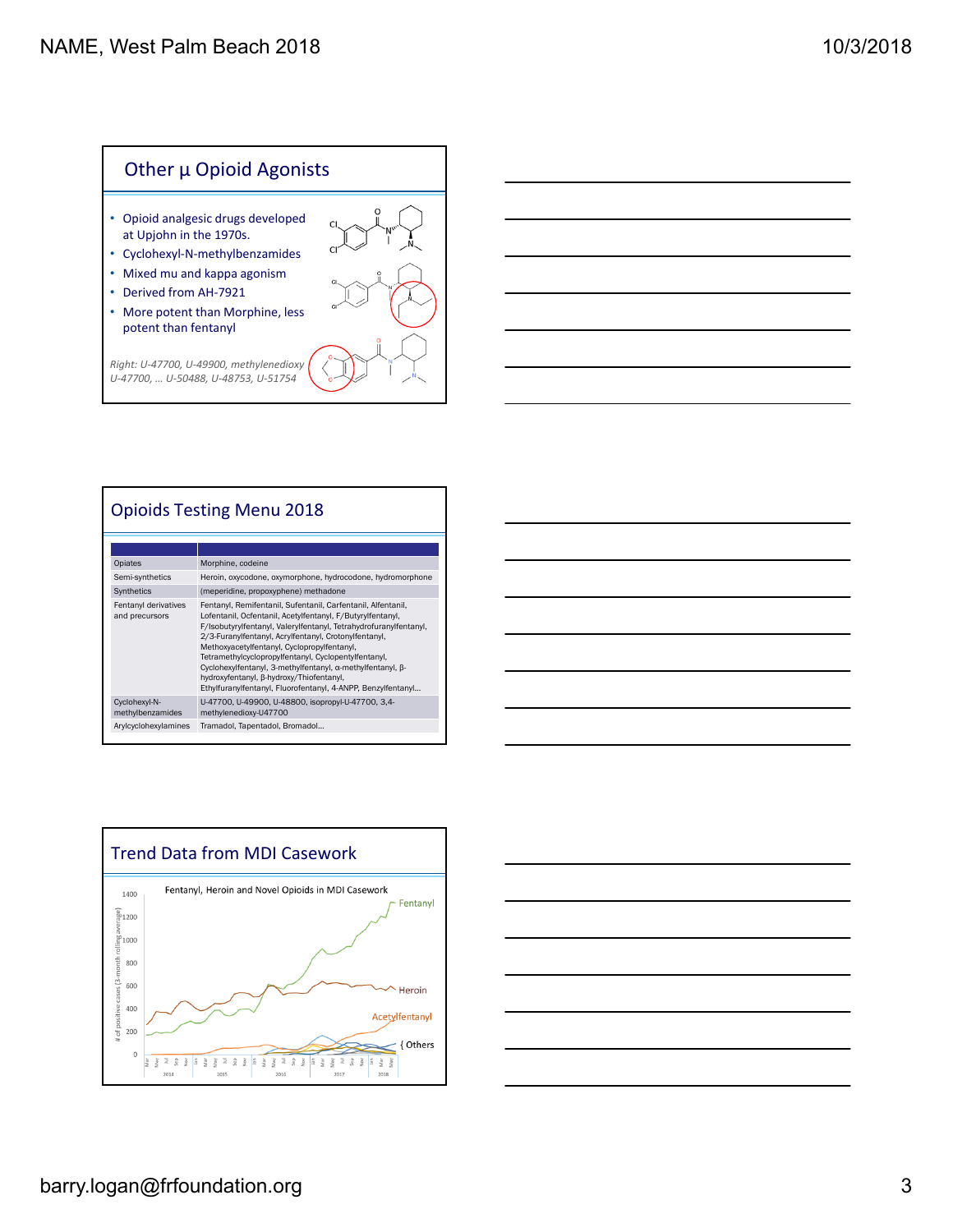









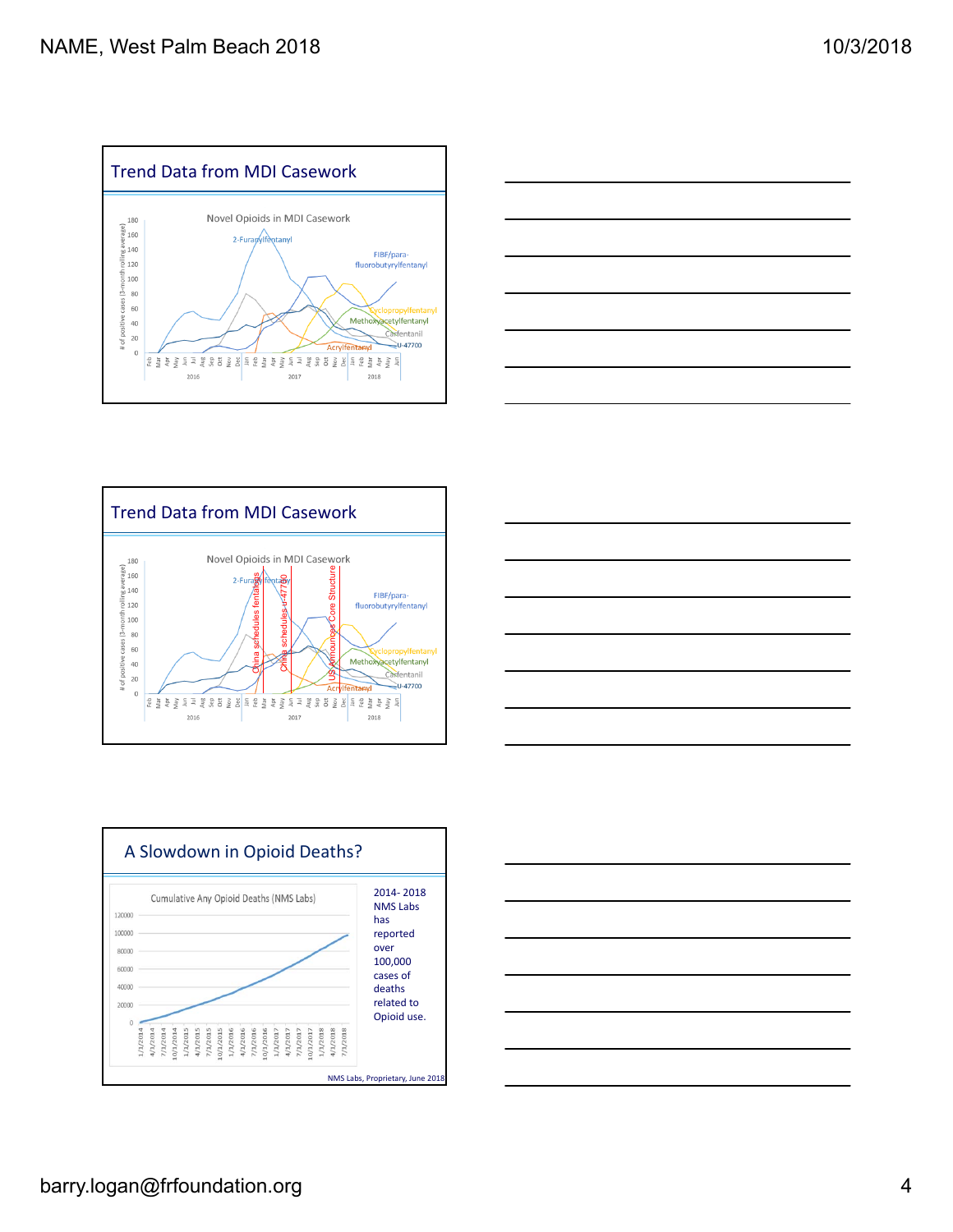

| <b>STATISTICS</b> |
|-------------------|
|                   |
|                   |
|                   |
|                   |
|                   |
|                   |
|                   |



## Case Study:"Santa Muerte" Outbreak

### • Mass overdoses are reported in Philadelphia

- **Fri July 20th to Sun July 22nd, 2018**
- Estimated more than 160 overdoses in West Kensington, Phila.
- Following administration of naloxone, patients were reported to be agitated and confused
- Attributed to Santa Muerte stamped Heroin

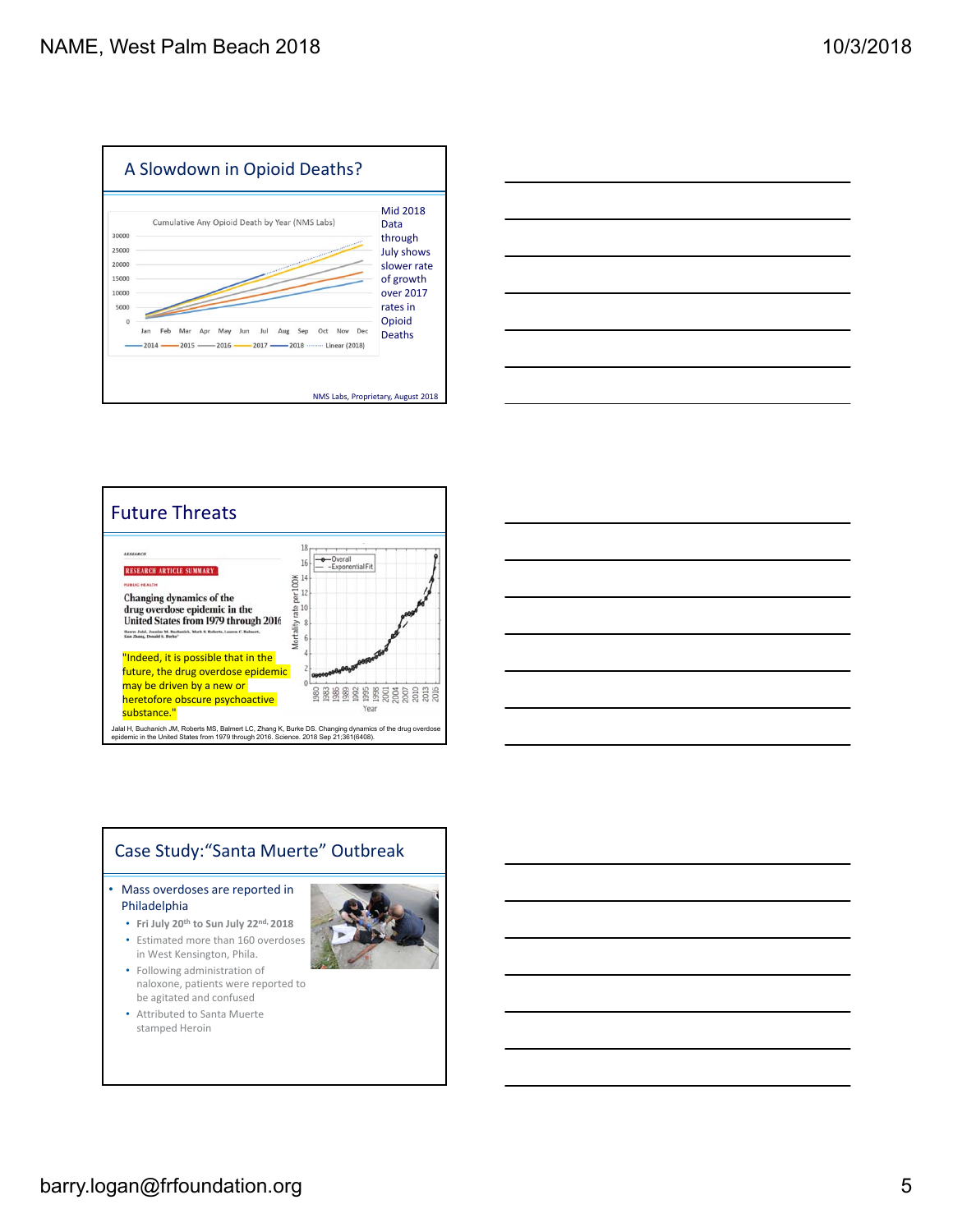

## Case Study: "Santa Muerte" Outbreak

#### • Timeline – July 2018

- **Tues July 24nd**
- CFSRE received and analyzed seized powder; results reported by end of business day – Heroin, Fentanyl, 5F‐ADB
- **Thurs July 26th**



parme Muerte

- Results reported by end of **Friday, July 27th** • Data reported to DOJ, CBP, DEA, CDC,
- NDEWS, NJDMI, NAME, ASCLD, Public Health, ACMT, Poison Control Centers.